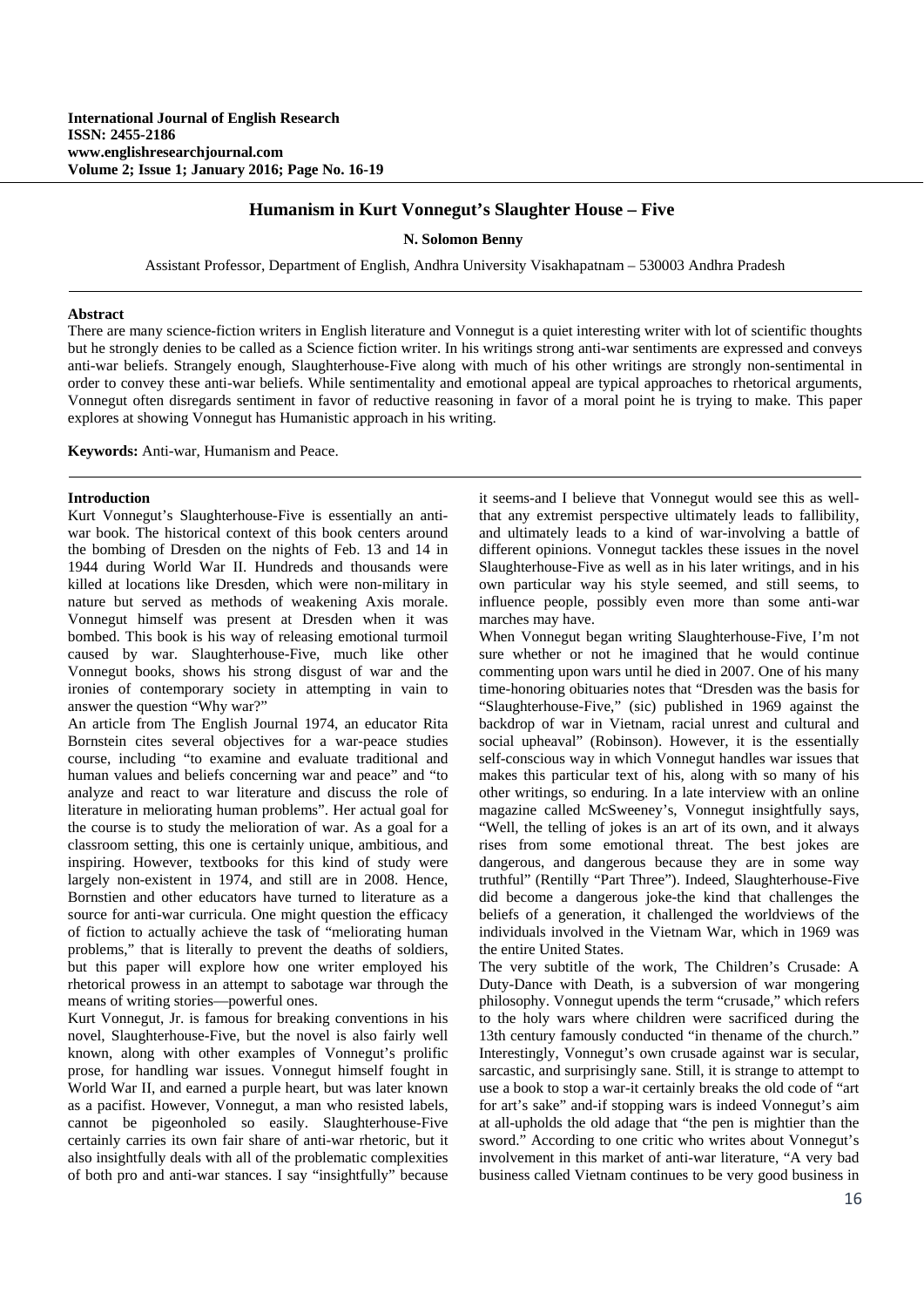mass market fiction" (Beidler 64). This same critic then goes on to compare three books set in Vietnam, one by Danielle Steele, the sickeningly successful Romance novel writer, and one of which Vonnegut wrote, called Hocus Pocus. One great anti-war comment that Vonnegut makes in Hocus Pocus is when he says, "During my three years in Vietnam, I certainly heard plenty of last words by dying American footsoldiers. Not 1 of them, however, had illusions that he had somehow accomplished something worthwhile in the process of making the Supreme Sacrifice". Vonnegut certainly doubts the acceptability of men dying in war. Beidler argues that Vonnegut alone makes the correct presentation of war in his book, while Danielle Steele and the other writer romanticize it. Biedler censures writers who write about war simply to make profit, commenting, "some of the best recent commercial business in Vietnam writing is being done by texts that mine from the war a new pornography of popular desire, and thus threaten to make national memory nearly as bad a cultural business as the kind of self-mythification that helped engender the conflict in the first place".

This sentiment on war writing is shared by Mary O'Hare in Slaughterhouse-Five. She accuses Vonnegut, "You'll pretend you were men instead of babies, and you'll be played in the movies by Frank Sinatra and John Wayne or some of those other glamorous, war-loving, dirty old men. And war will look just wonderful, so we'll have a lot more of them. And they'll be fought by babies like the babies upstairs". O'Hare is worried that Vonnegut's book will turn out like the pro-war writing that romanticizes and encourages war, especially in youngpeople, but Vonnegut reassures her that that is not the case and becomes her friend after that, he says. Biedler continues his argument explaining how the different writing that Vonnegut is doing is "good business" and that he "continues to enlarge our vision of what happened to us and the Vietnamese there, and of how, nearly three decades later, the war continues to inscribe itself, in varying cultural reinterpretations, on the American memory".

To achieve this phenomenally impacting prose that Biedler is praising, Vonnegut employs humor to challenge his readers to rethink the war. His fiction, much like Bornstien's class, mentioned earlier, actually aims at preventing the death of human beings. However, fiction can do amazing things, as Vonnegut himself said in A Man without a Country, "A book is an arrangement of twenty-six phonetic symbols, ten numerals, and about eight punctuation marks, and people can cast their eyes over these and envision the eruption of Mount Vesuvius or the Battle of Waterloo." Here, one can see the hope that Vonnegut has for his own writings. He wrote profusely about war: World War II, Vietnam, and later Iraq, and while he never single handedly stopped one of them, he must have made a dent somewhere along the way.

It seems as though Vonnegut has made his mark. He wrote not precisely to end war, but to ease people's stuggles with war. He was fighting war, but not in the same way that protestors marching on Washington during Vietnam did.

Nevertheless, Vonnegut did write and convey anti-war beliefs. Strangely enough, Slaughterhouse-Five along with much of his other writings are strongly non-sentimental in order to convey these anti-war beliefs. While sentimentality and emotional appeal are typical approaches to rhetorical arguments, Vonnegut often disregards sentiment in favor of reductive reasoning in favor of a moral point he is trying to

make. The epigraph to the novel is from the Christmas hymn "Silent Night." It reads, "The cattle are lowing,/ The Baby awakes./ But the little Lord Jesus/ No crying He makes." The epigraph initially seems to have little to do with the story of Billy Pilgrim as a prisoner of war in Dresden, Germany World War II, but the last line does seem to signify the approach Vonnegut aims for in his anti-war novel-that is, a lack of crying about it or a lack of pathos as a rhetorical device in his argument against war. One way of saying it might be that if God isn't going to cry, then Vonnegut isn't either. In some ways, Vonnegut may be arguing here subtly that an anti-war stance can often be as sentimental as a pro- war one. In other words, anyone who becomes a die-hard John Wayne figure for any cause is suspect from Vonnegut's perspective.

The narrative of the novel maintains this unemotional attitude towards the horrifying experience of war. The first line of the novel, which reads, "All this happened, more or less", is not the voice of a reliable narrator. However, that subtle rhetorical choice, as the novel progresses, seems to indicate that the narrator is not at fault for being unreliable, and at times downright unbelievable, but that war makes an individual unreliable-that war disrupts reality, continuity, and reliability. Vonnegut himself says a little later of the book, "It is so short and jumbled and jangled, Sam, because there is nothing intelligent to say about a massacre".

Interestingly, Vonnegut continues that "The war parts, anyway, are pretty much true", which draws out further questions concerning the rhetorical choices that this anti-war novel is attempting to make and the nature of truth in such a narrative. If the "war parts" of the story are true, then it begs the questions, "What isn't?" and "Why are there parts that are untrue?"

Incidentally, these questions return to the original one: "How does fiction, a medium that essentially makes up stories and is rarely taken seriously, end war?" On this matter, James Lundquist writes, "For Vonnegut, the subject matter is not simply Nazi atrocity…but the aesthetic problem remains the same… How to conceptualize and define the night terrors of an era so unreal, so believable, that the very term fiction seems no longer to have any currency". Fiction certainly seems to have some bearing on war issues, but Vonnegut himself seems wary of his own effectiveness in preventing war.

Another rhetorical approach that Vonnegut employs throughout his anti-war novel, and which also appears on the first page, is the juxtaposition of humor with horror. He does it in his second paragraph, which reads, "It [Dresden] looked a lot like Dayton, Ohio, more open spaces than Dayton has. There must be tons of human bone meal in the ground". Here, the line comparing a city which housed numerous prisoners of war is jokingly compared to Dayton, Ohio, a pretty boring place altogether-I've been there and can vouch for that. The humor and the disturbing tone draw out the complexities of dealing with-of talking about-war. Vonnegut is especially aware of the immense gravity of his subject, though he chooses to undermine that very subject, war, with humor. Whether his attempt at undermining the war efforts of Vietnam were effective, one can only conjecture-such things are difficult to measure. However, according to Lawrence R. Broer, "While Vonnegut comments about the ineffectiveness of war protests, the anti-war element in this novel is direct and powerful". Broer continues, "In one telling image, a war movie run in reverse, Vonnegut demonstrates the power of art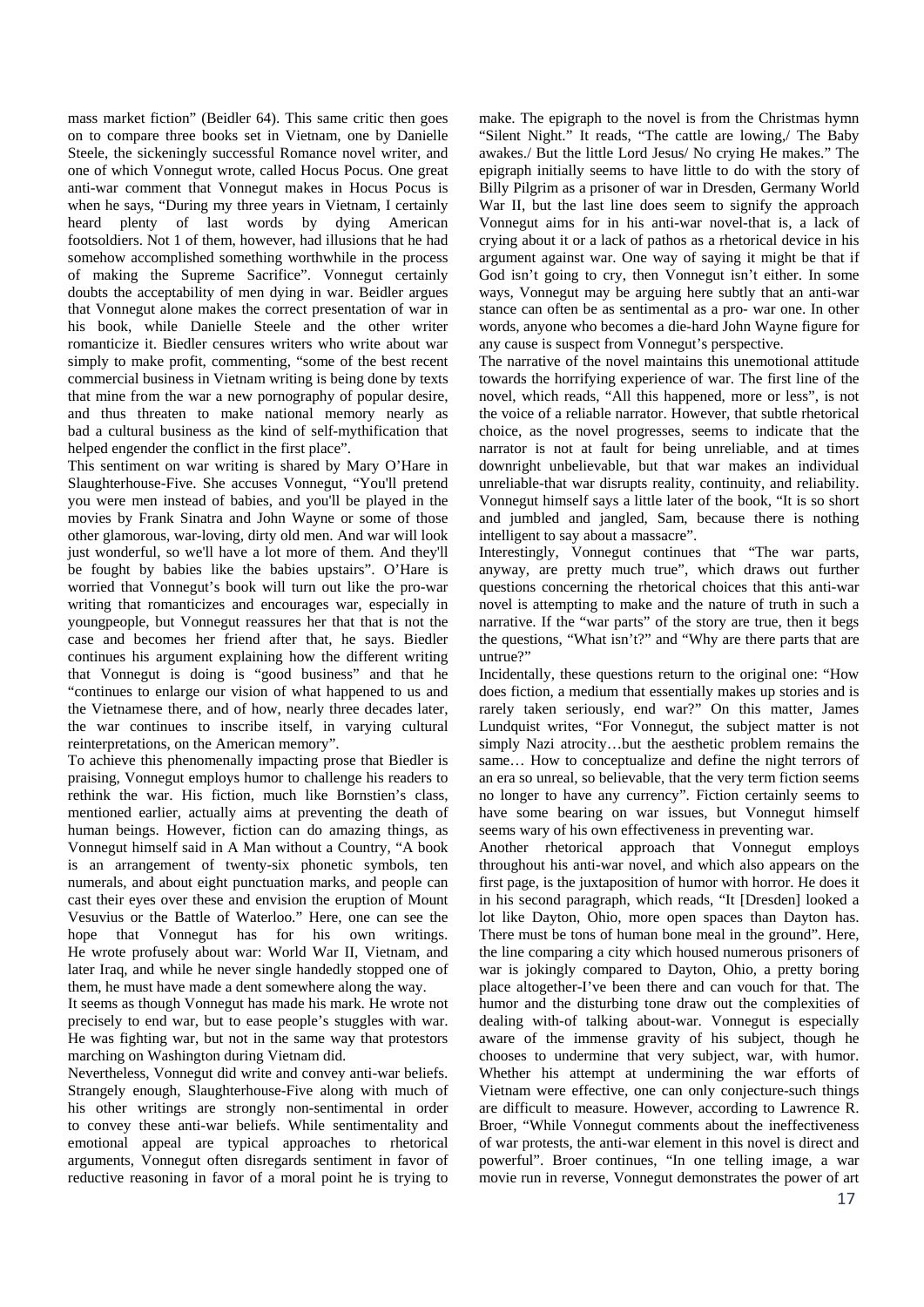to subvert the destructive process of war". Hence, at least one reader found Slaughterhouse-Five subversive enough to somehow challenge the processes that were culminating into the deaths of human life.

As the first chapter of the novel grows more met fictive and Vonnegut as author and character begin to describe the actual composition of the novel, movie star "Harrison Starr" asks Vonnegut if his book is an "anti-war" book. Vonnegut surprisingly answers in the affirmative. However, Harrison Starr makes a strangely insightful response saying, "Why don't you write an anti-glacier book instead?" Vonnegut explains this comment saying, "What he meant, of course, was that there would always be wars that they were as easy to stop as glaciers. I believe that, too". Here, Vonnegut admits the difficulties associated with trying to stop a war, yet he still Slaughterhouse-Five in spite of his, and Harrison Star's, beliefs about anti-war books.

Another illuminating aspect in this first chapter of this widely popular anti-war novel is Vonnegut's commentary on his educational experience. He notes how after World War II, he studied anthropology at the University of Chicago, and explains, "At that time, they were teaching that there was absolutely no difference between anybody". He adds, "Another thing they taught was that nobody was ridiculous or bad or disgusting", and goes on to say that his father told him shortly before he died that Vonnegut had "never wrote a story with a villain in it", and Vonnegut credits that to his education "after the war." Here, Vonnegut makes a subtle argument against war and implies that war, which makes enemies out of other human beings, is a result of a lack of education, which is encouraging for Rita Bornstein's classes-that at least according to Vonnegut, they are doing something right.

In fact, it is only by becoming "unstuck in time" that Billy Pilgrim or anyone can escape war it seems to Vonnegut or his Tralfamadorian philosophers, who assert that "Only on earth is there any talk of free will". From the perspective of the Tralfamadorians, war is inevitable as are all things including the destruction of the earth-and it is only by becoming thinking outside of unpleasant moments that one can escape them. And yet the book mentions that Vonnegut appreciates Lot's wife for looking back on the destruction of Sodom and Gamorrah, even though she turns to a pillar of salt for doing it because it is so "human." Hence, the Tralfamadorian concepts of escapism, while offering one means of exiting the horrors of war, are not the same as the more human views of looking back as Vonnegut offers us, the readers. According to some critics who investigate Vonnegut's anti-war stance, "The status of the Tralfamadorians is therefore the most important issue in any discussion of Slaughterhouse-Five". What is elemental about the Tralfamadorians in the novel, however, is simply that they offer a different perspective than the human perspective, as well as offer Billy Pilgrim an escape from Dresden. Essentially, the novel is not simply about anti-war, but even about accepting differing viewpoints, a concept which includes a sense of pacifism, but is bigger than it.

The reason that Vonnegut's style works so well with this kind of politicized fiction is his satirical tone. Additionally, the comment made on the title page of the book about the novel being "schizophrenic" is certainly true-the novel jumps around in time and space, throws a motley number of bits and pieces together and hopes to make a statement; and it does. The novel's own psychological schizophrenia is evidently drawn out by the problematic nature of war. That structure almost expresses the concept that war will shatter an individual's mind, the same way that it did to Slaughterhouse-Five.

The fact that anti-war books about World War I, such as Slaughterhouse-Five first published in 1969 and Catch-22 finished in 1955 and officially published in 1960, gained so much mass appeal until Vietnam implies one of two truths-that good books just take a couple of years to "catch-on" or that the people of Vietnam were looking for a language with which to discuss the war and their frustration with it. Books like this offer protesters a language, a voice, a common thought that functions as a banner for this group and can be passed around to stir up more thought and make ideas spread. Critic Willaim Rodney Allen writes,

"A major reason Slaughterhouse-Five had the enormous impact it did was because it was published at the height of the conflict in Vietnam, and so delivered its anti-war message to a most receptive audience"

Slaughterhouse-Five was not written for World War II; it was written for the Vietnam War, and to address inhumane actions in general. That is why it continues to be read and find application, even to the present war the United States is engaged in. Essentially, an anti- war book is usually written about a war, but it is also necessarily written after the fact. The result is not a commentary upon the war that the book is about, but a means of addressing later wars, later issues, as well as a means of healing from war in the aftermath.

Allen has an interesting reading aligning Vonnegut's philosophies with those of the Tralfamadorians, writing, "It [Slaugterhouse-Five] refuses to be a self-satisfied anti-war book like, say, Johnny Got His Gun. While conveying a sense of outrage, horror, regret, and even despair over the insanity of war, Vonnegut does not think that stopping war is a realistic possibility or that, if it were, this would end the pain of the human condition".

This perspective rings true in Vonnegut's conversation with Harrison Starr and the concept of an anti-glacier novel. Many critics would point to Slaughterhouse-Five as having a clear anti-war perspective, but rarely does a postmodern novel carry the weight of a universal truth. Yet, Elie Wiesel, author of Night, once said, "There may be times when we are powerless to prevent injustice, but there must never be a time when we fail to protest." It seems Vonnegut would fall in line with Wiesel, having experienced moments of powerlessness and still willing to write against social evils. The serenity prayer found in Slaughterhouse-Five embraces these sentiments as well, asking God for the ability to "accept the things I cannot change," which does not seem to be the same mode of the anti-war protesters who have incited physical confrontations at times with police officers and military troops. Concerning Vonnegut's worldview, critic John R. May writes, "In each of his novels Vonnegut offers us some alternative, however slim, to the path of disaster that we seem consistently to prefer. There is hope, though, only if man respects the limits for truly humane contributions to his fellow man". What Slaughterhouse-Five, along with several of Vonnegut's books, does is that it gives many people a means of handling the atrocities of war. According to Peter G. Jones, "Vonnegut's work is a unique fusion of science fiction, secular despair, man's losing battle against technology, and a cyclical vision of the end, even for Indianapolis. And war provides the central theme for it all". The fact that Billy